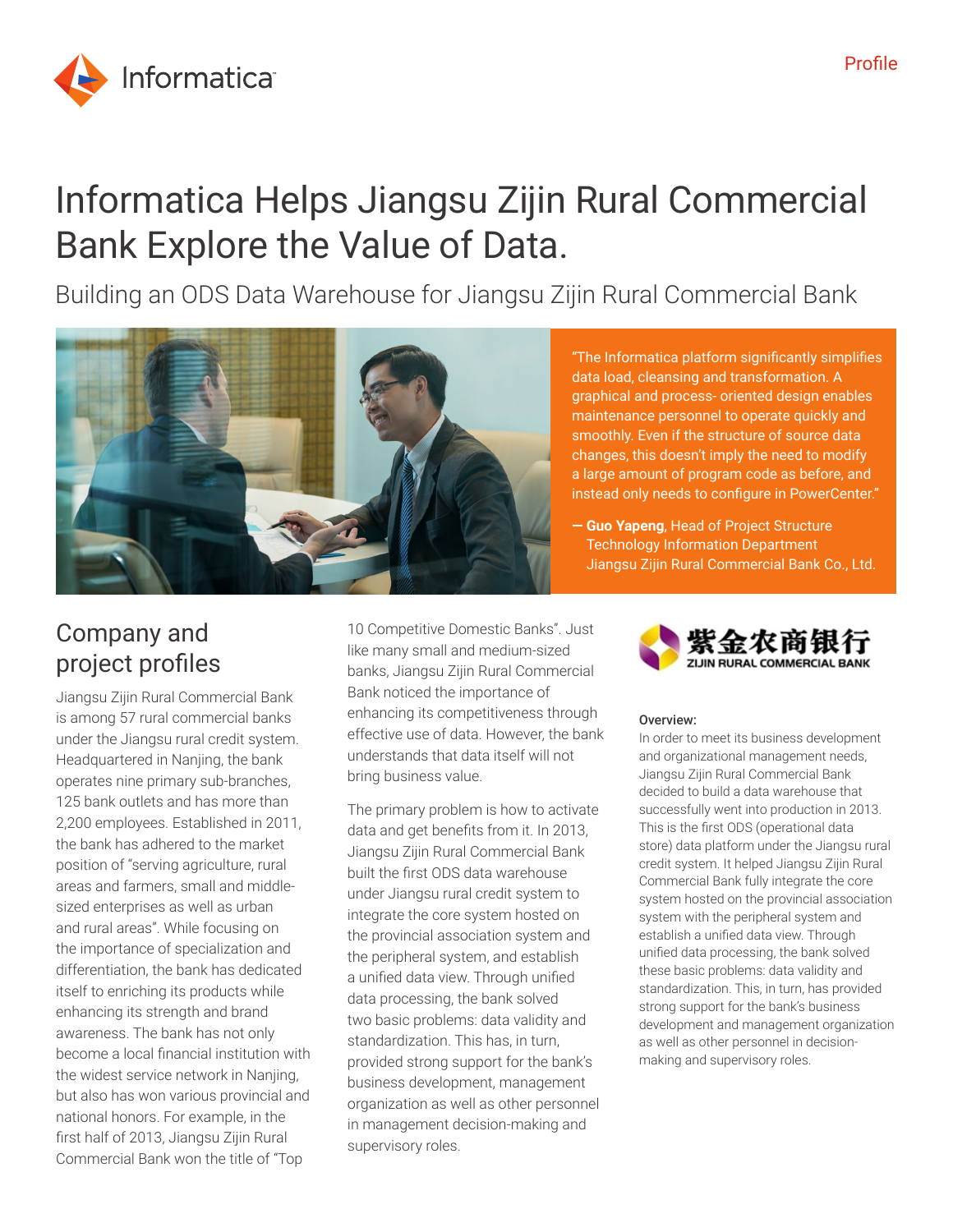### Challenge: Puzzles caused by data

Jiangsu Zijin Rural Commercial Bank's business growth has increased rapidly and with steady momentum. The bank is also focusing on improving its management organization. However, its technology information department, which is charged with operating the whole bank's system, is troubled by data. Rapid business development has placed continuous and increased demands on its information system and the bank's core and periphery business systems are hosted on the provincial association system, which distributes data to the whole bank. Meanwhile, Jiangsu Zijin Rural Commercial Bank has implemented featured products via the intermediate business platform, including financial management, centralized payment, convenient banking services such as water, power and gas bill payments in various villages, housing provident funds, and personal consumption loans. These different management systems need to frequently import source data and extract related business data. Scattered data, inconsistent data formats and failure to reflect data correlation on a timely basis lead to a significant increase in difficulty and complexity of management system construction. As the bank's data scale increases, it will eventually become unmanageable.

As more and more applications lack macro integration, individuallevel databases increase in an unprecedented way, and the data extraction mode and frequency also increase significantly, it is increasingly becoming an intricate process for the bank to access data. The system structure needs to be adjusted to reduce the system burden; otherwise the "cobweb" data problem will become more and more serious. This will bring many problems, such as unreliable results of data analysis, inefficient data

processing, and difficulty to transform data into effective information.

Based on this, Jiangsu Zijin Rural Commercial Bank needs to process and sort out the business data into valuable information, and carry out a rapid and comprehensive treatment and analysis of the information. Business information in each line and each period should be able to achieve an organic and orderly connection to ensure high availability of information. Various business systems should be integrated so as to form a unified data view in the whole bank and to support bank management, operations and decision-making through unified data processing and service. In 2013, Jiangsu Zijin Rural Commercial Bank initiated its "data warehouse" project to meet actual needs, such as business analysis, management decision-making and supervision and reporting.

### Solution: Unified data platform

Data integration was the bank's first step in building a successful ODS data warehouse. It wasn't easy to uniformly integrate different data sources. As a result, Jiangsu Zijin Rural Commercial Bank needed to address the following challenges which provided some very important lessons:

- Various data sources: the bank integrated access of nine data source systems, such as its core system, credit system, online banking system, financial management system and international settlement system (with up to 320 data source interfaces).
- Difficult maintenance of distributed data: the bank's provincial association distributed data in three ways: full volume, variable and incremental. Each different mode needed a different method of data processing. If the core structure of distributed data is changed, all of the data import

### Business Needs

- Develop support for the bank's management, operations and decision-making processes through unified data processing and services.
- Ensure macro integration in the business system, intricate access to data and address the urgent need for data system structure adjustment.
- Provide a unified data platform and data view to achieve data exchange and sharing throughout the bank.

### Challenges

- Reduce significant increases in pressure against the management system that result from a "self-determined" data management mode.
- Reverse scattered data, inconsistent formats and the failure to reflect the relevance and effect of timely and accurate data.
- Replace manual stored procedures that lead to low data extraction efficiency, heavy workload and difficult maintenance.

#### Product & Solution

• Informatica PowerCenter

#### Benefits

- Formed a unified data view of the whole bank and maintained data completeness, consistency and standardization.
- Assembled the whole bank's data in a single platform to support data sharing and exchange.
- Standardized the data processing process, improved the efficiency of data standardization, and reduced the workloads of development and maintenance.
- Achieved improved data management and provided a solid foundation for leadership decision-making.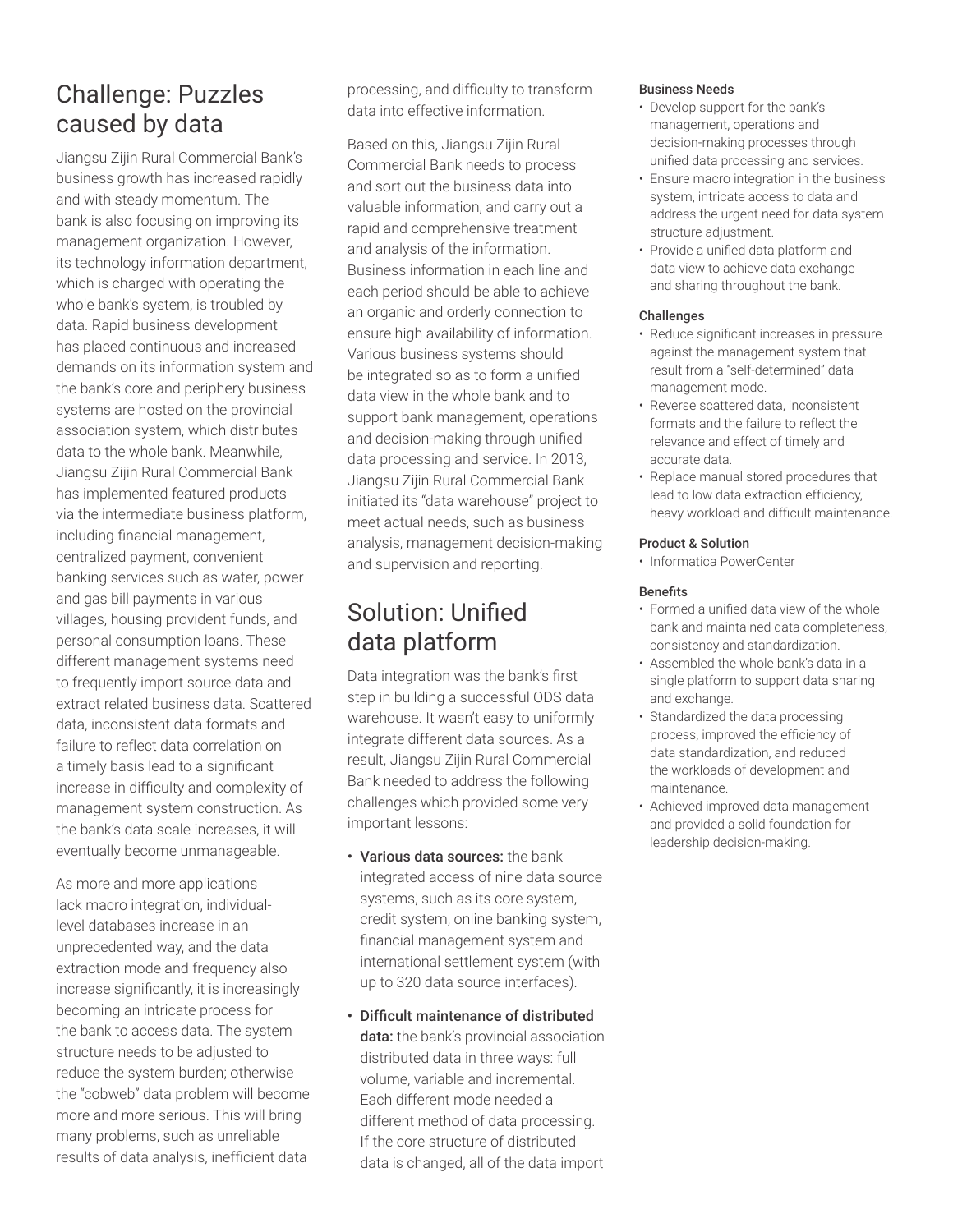programs needed modification. Manual maintenance workload is huge, and it's often easy to make mistakes without a professional tool to handle it.

- Preliminary standardization of data storage: since data is scattered in various business systems and there is no unified development standard among system constructors, there are a lot of inconsistent parameters. Data needs to be cleansed, transformed and standardized before being stored. However, it's a heavy workload to manually load and cleanse data, and very few people can fully master it. In special cases, such as when maintenance personnel take leave or quits, re-handover and maintenance of the system will be even more difficult.
- Performance requirement for data storage: currently, 3.5G - 4G of data is required to be stored in less than 20 minutes. But in the process, it has become more and more difficult to realize this requirement through traditional manual writing and storage process or program.
- Data exchange among a variety of databases: the bank now has different databases such as DB2, Oracle and MySQL, and data is exchanged between them.

Obviously, relying on manual processing will greatly affect the timeliness and accuracy of data. Therefore, Jiangsu Zijin Rural Commercial Bank decided to build a unified data platform, set clear goals to ensure data quality, unify data standards and achieve unified storage and sharing of business data throughout the bank. It selected the sophisticated data integration tool to replace the manual method and automatically extract and transform business data from different data sources. Then, data is uniformly stored into the ODS data warehouse for

convenience of data exchange among application systems at any time after being cleansed, standardized and integrated (which is the only way to achieve high-quality standard data).

### Customer benefits: Unified management of business data throughout the bank

Jiangsu Zijin Rural Commercial Bank's unified data platform can perfectly dock with other business systems and seamlessly import core, credit, international settlement, financial management and other business data of the whole bank, thus forming a unified data view of the whole bank and maintaining data completeness, consistency and standardization. This significant improvement in data quality provides support for data sharing and exchange among different departments and business lines of the bank, and lays a foundation for in-depth data analysis and mining in the future. The platform uses data covering internal administration (e.g., performance appraisal and finance), business management (e.g., customer relationship and credit risk), external supervision (various regulatory statements and reports), decisionmaking support and so on. It's a real platform of data gathering and exchange of the whole bank, which will also benefit the whole bank.

The data platform built on Informatica's products has helped Jiangsu Zijin Rural Commercial Bank establish a standard data processing process, optimize the system structure, ensure a healthier system and improve the efficiency of data loading, cleansing and standardization. ODS tools independently researched and developed by Digital China, the contractor for Jiangsu Zijin

Rural Commercial Bank's ODS data warehouse project, works with PowerCenter to shorten the time from data transformation needs to realization. It can directly generate jobs from a demand mapping Excel file and the system error logs are then rendered in Excel in detail so developers can locate any problem at a glance.

Utilization of Informatica's products has also saved the bank operation and maintenance management costs and assumed a large amount of data import development for the bank's developers. According to Guo Yapeng, Head of Project Structure, Technology Information Department, Jiangsu Zijin Rural Commercial Bank, "During manual programming, it took two to three hours to import data each time, but now, all of the tasks can be finished within about half an hour. Developers don't need to keep an eye on the import process. In a timely manner, they only need to fix any error reminder in the Excel sheets. Therefore, they can devote more time to more valuable new program development and data analysis."

Yapeng added that for executives, managing an enterprise is just like flying an airplane. Accurate information feedback and a trustworthy "dashboard" can generate "a feeling that everything is under control", properly grasp the market direction and rapidly make reasonable decisions. For the ODS data warehouse project, Jiangsu Zijin Rural Commercial Bank also introduced a "management cockpit" system. Thus, executives can perform business analysis and risk warning with panoramic, advanced and complete data views to provide more effective support for management decision-making.